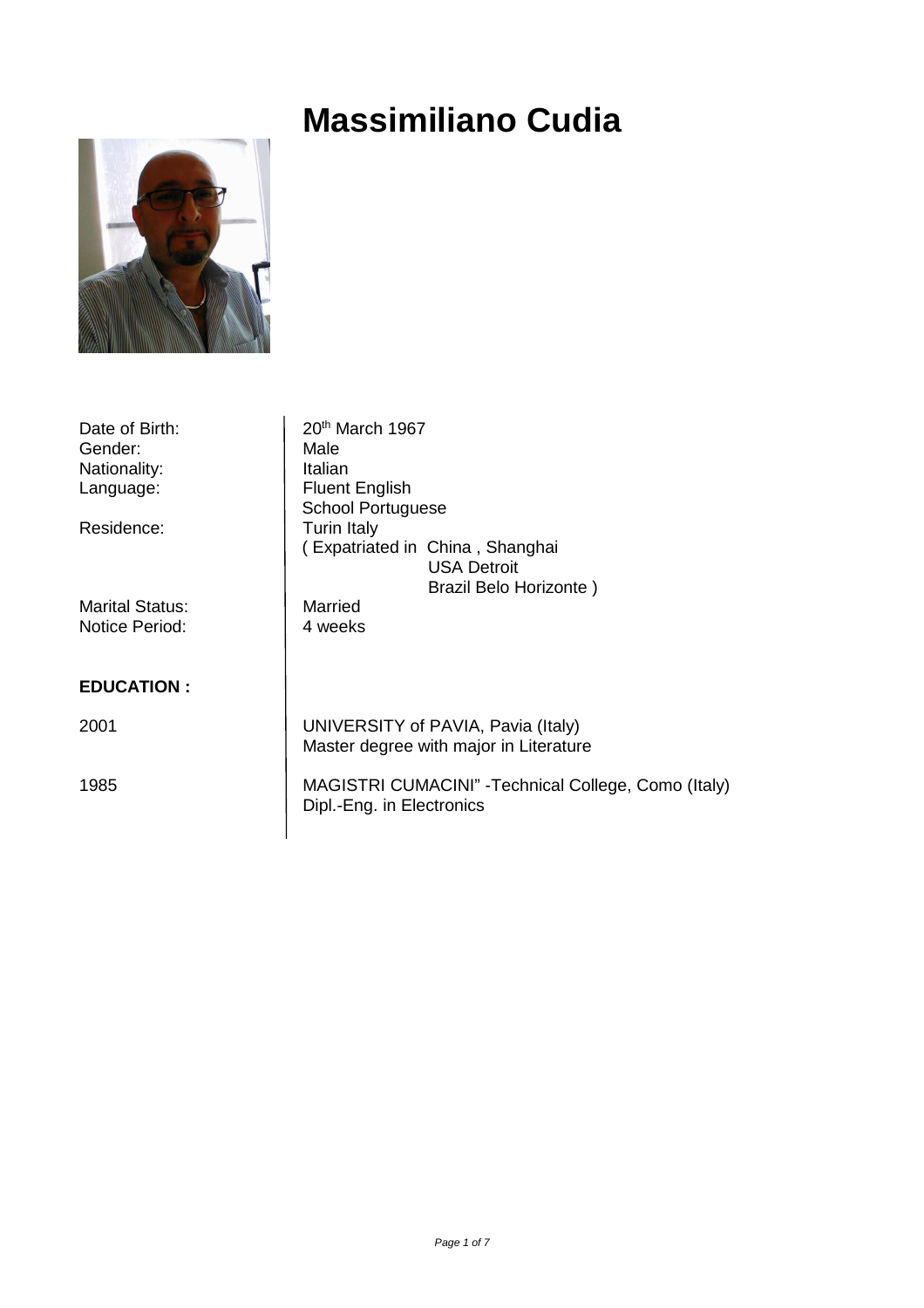## **EMPLOYMENT HISTORY:**

| <b>PERIOD</b>        | <b>EMPLOYER</b>           | <b>POSITION HELD</b>                                                |
|----------------------|---------------------------|---------------------------------------------------------------------|
| July 2019 - PRESENT  | INFRA.TO S.r.L.           | <b>PRESIDENT - CEO</b>                                              |
| Oct 2007 - Jun 2019  | <b>FCA Group</b>          |                                                                     |
|                      | Jan2016-up now            | Global Responsible Body for<br>SUV Vehicle (K8 Jeep/<br>D-UV Dodge) |
|                      | Jan2014 - Jan2016         | Global Body Responsible for<br>LCV Vehicle (Ducato / Pro<br>Master) |
|                      | Apr 2010 - Dec2013        | Product senior director BODY<br>, INTERIOR, EE in JV China          |
|                      | Mar 2009 - Mar 2010       | Project Responsible Body                                            |
|                      | Oct 2007 - Jan 2009       | Project Responsible Body                                            |
| Oct 2001 - Dec 2008  | STOLA S.p.A               |                                                                     |
|                      | Apr 2004 - Dec 2007       | Model Project Manager                                               |
|                      | Oct 2001 - Mar 2003       | Project Manager Body                                                |
| Mar 1999 - Sept 2001 | ARVIN Exhaust S.p.A       | Project Responsible Exhaust<br>system                               |
| Jun 1994 - Feb 1999  | TRW Air Bag Systems S.r.I | Project Chef Airbag System                                          |
| Feb 1993 - May 1994  | O.S.A.S. S.p.A            | Aapplication Engineer for<br>plastic moulds                         |
| Mar 1991 - Jan 1993  | <b>MANTELLI S.p.A</b>     | CAD/CAM tool designer for<br>plastic moulds                         |
| Oct 1989 - Feb 1991  | AG. INTERNATIONAL S.r.I   | CAD/CAM tool designer for<br>plastic moulds                         |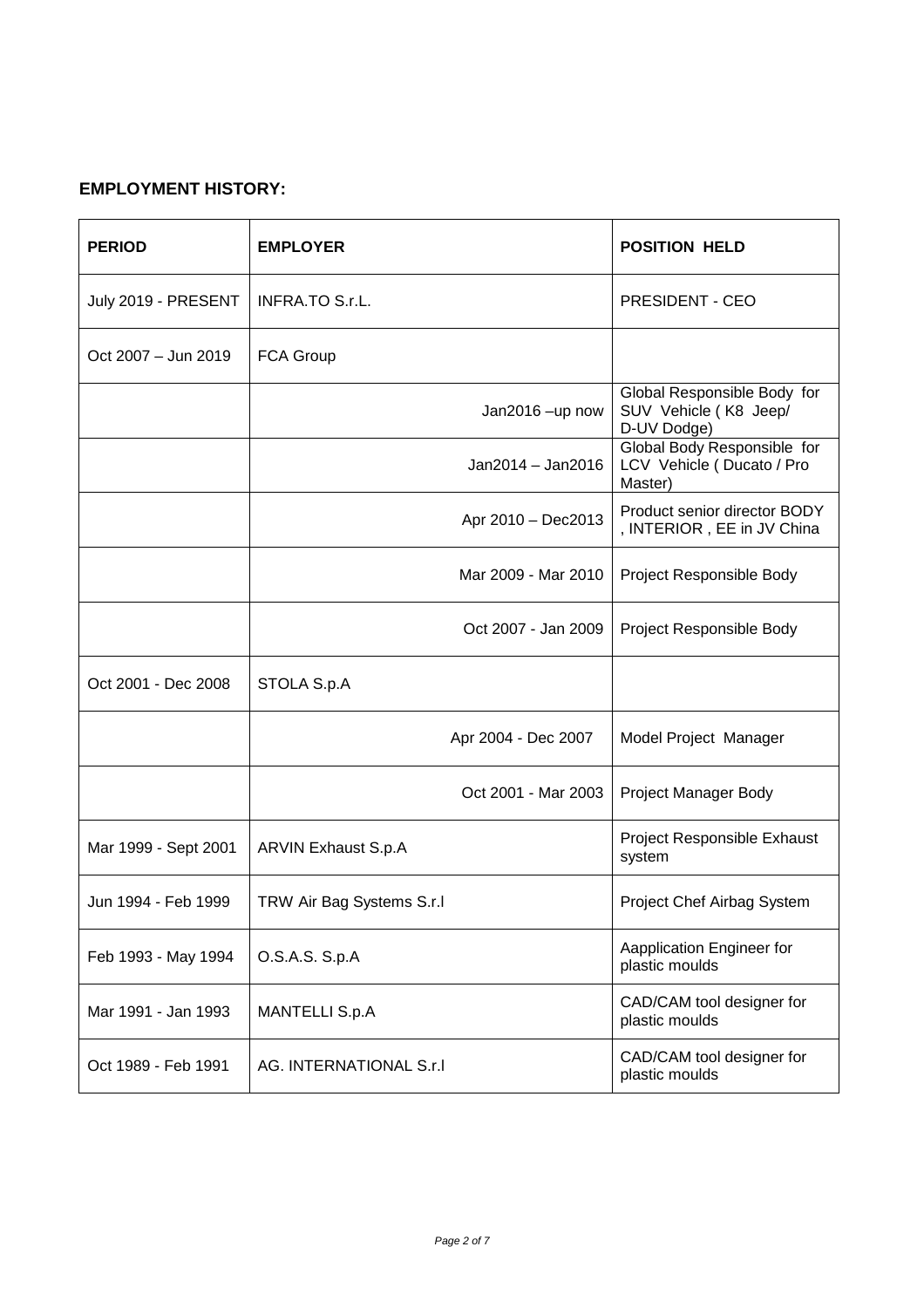#### **July 2007 – Present**

**INFRA.TO S.r.L.** 

## **Role : CEO and President of the infrastructure company of the municipality of Turin**

President of the infrastructure company of the municipality of Turin. Construction of the southern section of the Metro Line 1 cost  $\in$  193 million (including system) Construction of the west section of line 1 at a cost of  $\epsilon$  321 million (including system) design and construction of New Metro line 2 (automated) which will develop for approximately 30 km with a total cost of  $\epsilon$  3.5 billion

#### **PROFESSIONAL EXPERIENCE:**

#### **Oct 2007 – Jun 2019**

#### **FCA Group**

**Jan2016 – Up Today Global Responsible Body for SUV Hybrid Vehicle ( RA Chrysler/ D-UV Dodge)** 

Responsibilities: Develop for Hybrid vehicles dedicated to EMEA MARKET

#### Compass Renegade

#### dedicated to NAFTA/APAC Market

 k8 Jeep GRAND COMMANED D-UV Dodge

#### **Jan2014 – Jan2016 Global Body Responsible for LCV Vehicle ( Ducato / Pro Master)**

Responsibilities: Develop and maintenance of vehicle 250 Ducato MCA– 637 Promaster For Market EMEA and NAFTA.

#### **Apr 2010 – Dec 2013 Product Senior Director BODY , INTERIOR , EE in JV China**

Responsibilities:

- BODY Dept . is fully integrated into the application and management of the standards to be used for design and qualification according to FIAT-Chrysler;
- 2013 completion BODY Dept , composed by :
	- $\checkmark$  Exterior trims 30 engineers;
	- $\checkmark$  Interior Trims 35 engineers;
	- $\checkmark$  EE 28 engineers;
	- $\checkmark$  BIW 37 engineers.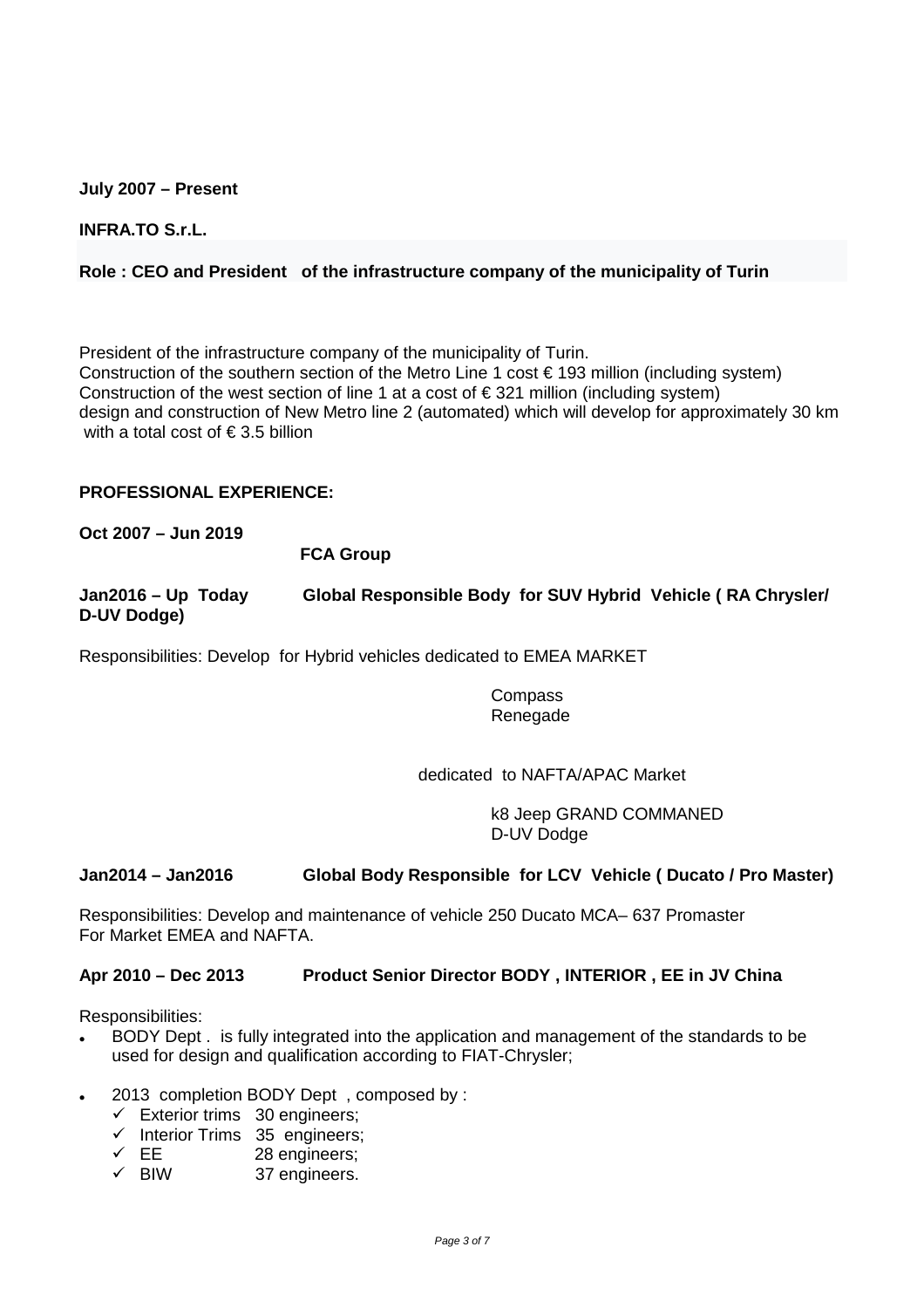- 2012:
	- Follow VP-PS-SOP Phase supported by Project Chef FGA;
	- $\checkmark$  professional growth and development of prominent figures within the Team;
	- $\checkmark$  completion hiring engineers to be allocated to future 343 CHB and Jeep SUV K4 Project (10 engineers).

## 2011:

- Increase the Team recruiting 45 Engineer to support VP PS SOP Phase and on 343 VIAGGIO ;
- $\checkmark$  Completion of training activities;
- Integration of FGA project system into JV R&D
- Completion activities of tooling Technical Review, Kick off Tooling, Design Review.
- 2010:
	- Creation of BODY DEPT. following area division BIW, External trims, closures, interiors , EE in Agreement with the management of FGA Turin;
	- $\checkmark$  Recruitment and creation of the core team, through High potential specialized engineers, to dedicated to leadership of the areas (35 engineers);
	- $\checkmark$  professional growth through training in China with FGA staff aims FGA systems project management;
	- $\checkmark$  Stage of 3 months in FGA Turin aimed to application of processes during project development , dedicated to area managers and team leader;
	- Approach to JV engineer to 343 VIAGGIO project driven and supported by Project Chef FGA;
	- Starting Activity of Technical Review, Kick off Tooling, Design Review supported by Project Chef FGA.

## **Mar 2009 - Mar 2010 Project Manager Body**

Responsibilities:

- From March 2009 To March 2010 In USA:
	- Project Manager Body for FIAT 343 VIAGGIO project developed in USA and Italy for China market;
	- The role includes responsibility during phase of Advance engineering , Planning of develop Budget and approval to management;
	- $\checkmark$  Develop the timing Planning in accordance with Chrysler management to respect DODGE 545 DART for the U.S. market;
	- Creation of BODY team in FGA Turin Italy related areas : underbody body-closures External trims for a total of 20 engineers Integration and management of FGA BODY team with Chrysler 545 in Detroit USA ( composed by 35 engineers ) to develop the common parts (Release the phase for step -2- 3-4-5 of DRW respecting project timing ) ;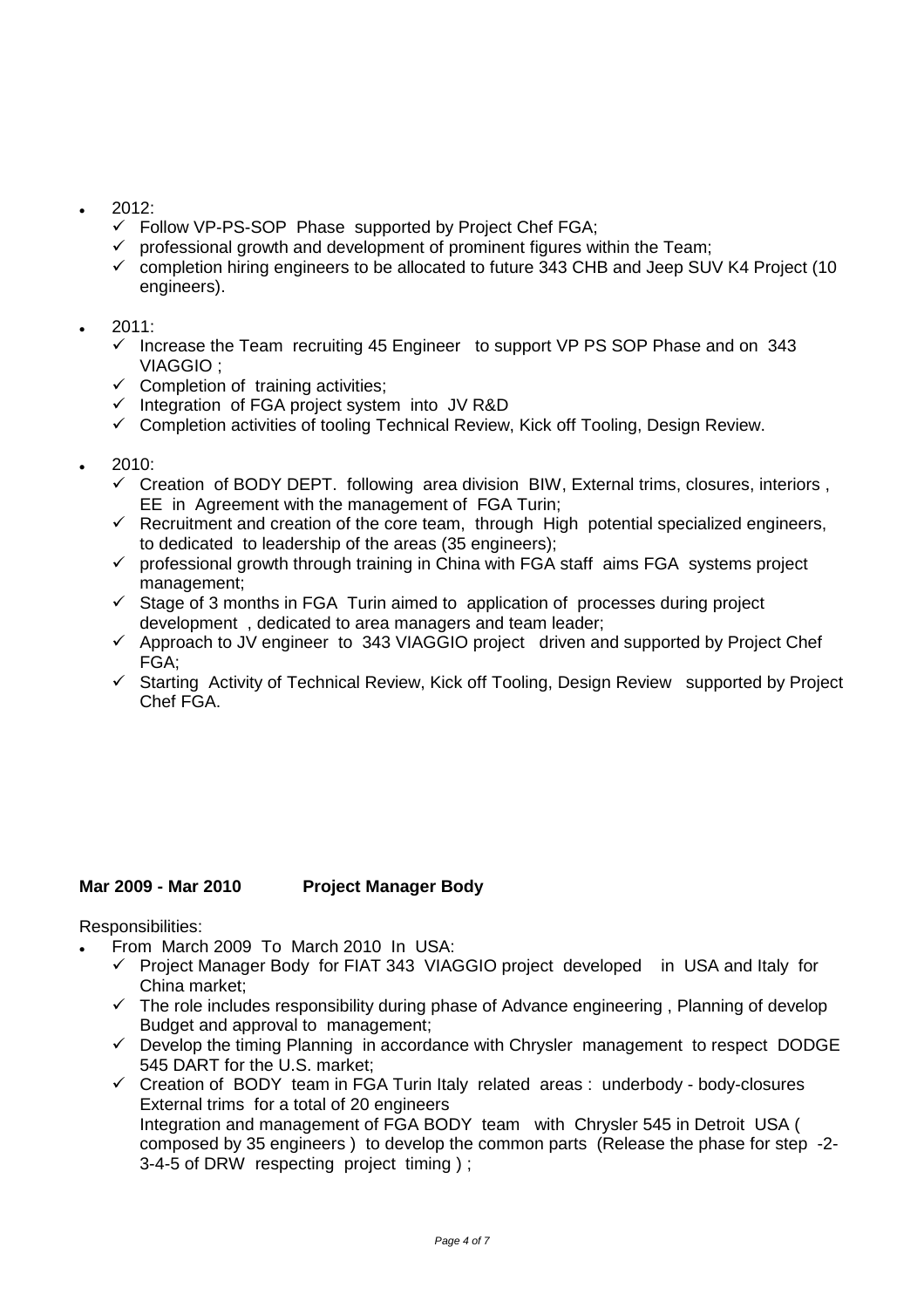- Manage components developed in CODESIGN respecting the Project timing Integration and management of FIAT-CHRYSLER team with JV Body Shanghai China ( composed by 30 engineers) to follow the industrialization of the project (Tech. Review, Tooling Kick off, launch of tools Phase );
- Drive and Manage Problem solving;
- $\checkmark$  Be responsible of project budget ( $\xi$  41 million for the development and qualification of the car) take care saving.
- From April 2010 To September 2012 In China:
	- $\checkmark$  Management of qualifications test ( AQ Test on supplier , IT test on FGA Turin ) and comply the same follow up the Phase of : VP - PS - SOP - Launch in China.

Model:

- FIAT 343 ( VIAGGIO ), DODGE 545 (DART)
- First integrated Fiat-Chrysler platform for China country
- In Chrysler CTC Detroit :
- To develop the project of models from March 2009 to March
- 2010 ( expatriated in USA )
- In GAC-FIAT JV ,Shanghai (CINA ) :
- To support the start of production related FIAT 343, from April 2010 to June 2011( expatriated in CINA )

## **Oct 2007 - Jan 2009 Project Manager Body**

Responsibilities:

- From October 2007 To January 2009 In India:
	- Project Manager Body for FIAT 323 LINEA and 310 G.PUNTO RHD project developed in Italy for India market;
	- $\checkmark$  Planning of develop Budget and approval to management;
	- $\checkmark$  Develop the timing Planning;
	- $\checkmark$  Creation of BODY team in FGA Turin Italy related areas : underbody body-closures External trims for a total of 15 engineers;
	- Manage of BODY team Release the phase for step -2-3-4-5 respecting timing;
	- Manage components developed in CODESIGN respecting the Project timing;
	- $\checkmark$  Be responsible of project budget ( $\in$  15 million for the development and qualification of the car) take care saving;
	- Management of qualifications test ( AQ Test on supplier , IT test on FGA Turin ) and comply the same.
- From August 2008 To September 2009 In India:
	- $\checkmark$  To follow up the Phase of : VP PS SOP Launch in China.

## Model:

- FIAT 310 RHD ( G.PUNTO RHD ) for Indian Country;
- FIAT 323 RHD ( LINEA RHD ) for Indian Country ;
- In FIAL, Pune (INDIA ) :
	- $\checkmark$  In order to follow the Project and the start of production of the FIAT 310 and 323 RHD from August 2007 to January 2009.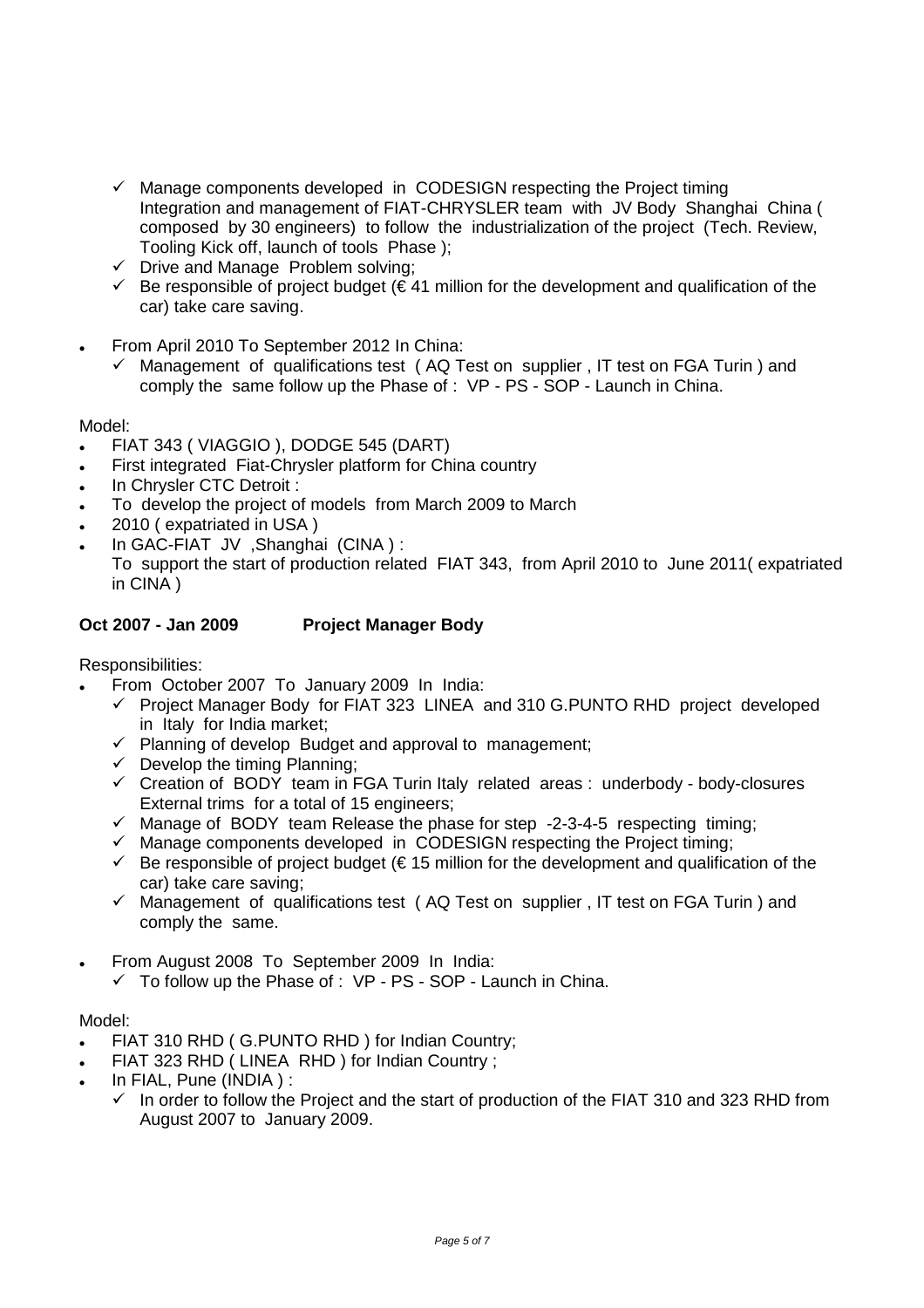## **Oct 2001 - Dec 2008**

## **STOLA S.p.A Model Project Manager**

Model :

- 2007 FIAT 370 B-MPV
- 2005 FIAT 178-3 STRADA Pick up RST II

## **Project Manager Body**

2001 FIAT 178-2 STRADA Pick RST

Responsibilities:

- 2006 In FIASA ,Belo Horizonte (BRASIL ) :
	- In order to support FGA E&D to follow start of production of the 370 B-MPV . for a period of 6 months
- In FIASA ,Belo Horizonte (BRASIL ) :
	- $\checkmark$  In order to support FGA E&D to follow the start of production of the FIAT 178-3 STRADA Pick up . for a period of 6 months
- In Stola do Brasil ,in Betim (BRASIL ) :
	- $\checkmark$  for production of the FIAT 178-2 STRADA Pickup
		- $\checkmark$  for a period of 3 month.
- In FIASA ,Belo Horizonte (BRASIL ) :
	- $\checkmark$  In order to support FGA E&D to follow the start of production of the FIAT 178-2 STRADA Pick up . for a period of 6 months

## **Mar 1999 -**

## **Sept 2001 ARVIN Exhaust S.p.A Project Manager (Exhaust system)**

Model :

ALFA ROMEO 945 ( A.R. 147 )

Responsibilities:

- In Arvin Pamplona (E) for planning and start of production of exhaust systems for car 1,6 ALFA ROMEO 937 ECO version for duration of 1,5 months;
- In Arvin Cambui (BRASIL) for planning and start of production of exhaust systems for OPEL-GM group for duration of 2 months;
- In Arvin production plan in Mosciano S.A. (Teramo IT. )

# **Jun 1994 -**

## **Feb 1999 TRW Air Bag Systems S.r.l Project Chef Airbag System**

Model :

- ALFA ROMEO 930 ( A.R. 145-146 )
- FIAT 183 ( Barchetta )
- FIAT 188 ( nuova Punto )
- MASERATI 337 ( Quattroporte )